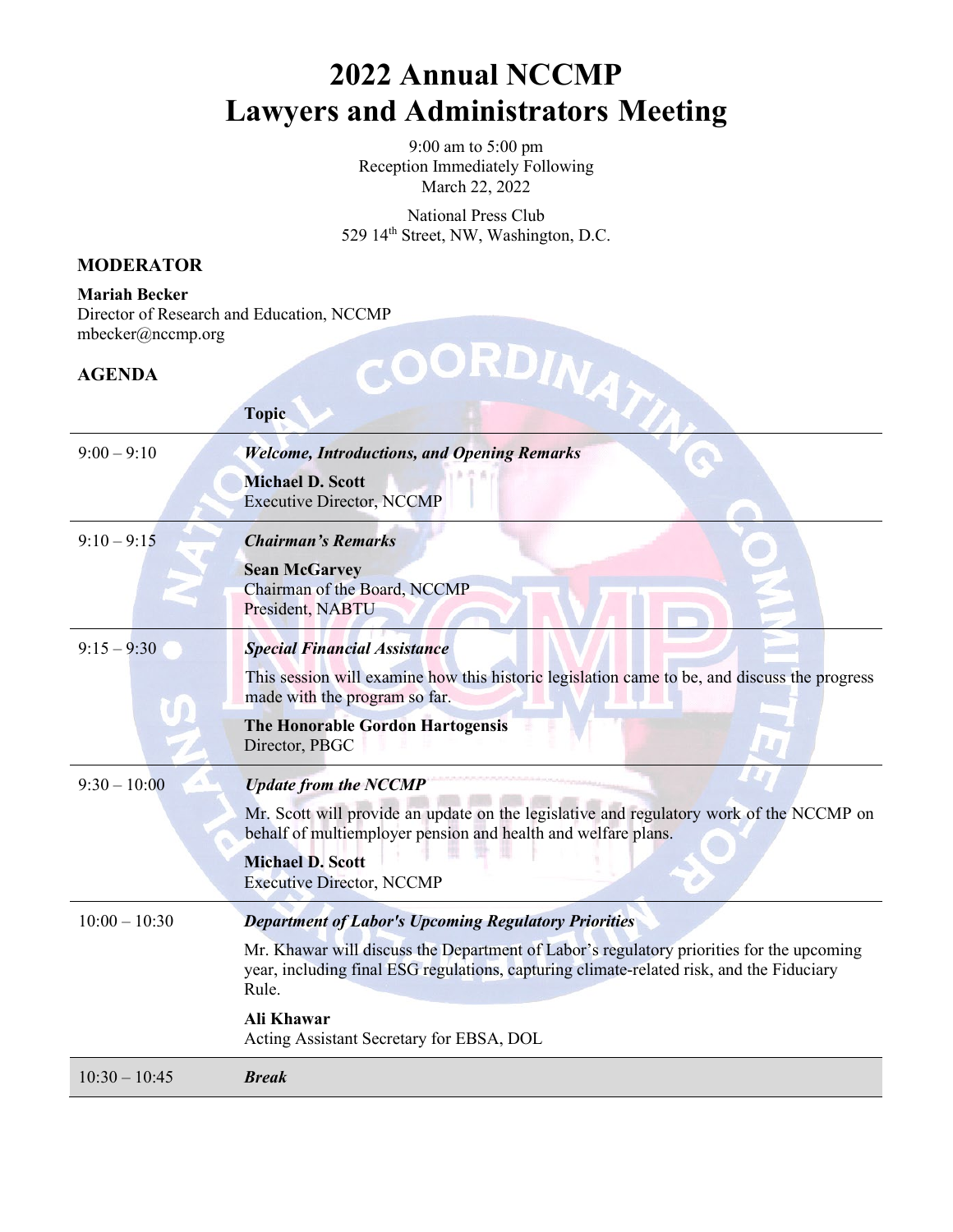|                 | <b>Topic</b>                                                                                                                                                                                                                                                                                                                  |
|-----------------|-------------------------------------------------------------------------------------------------------------------------------------------------------------------------------------------------------------------------------------------------------------------------------------------------------------------------------|
| $10:45 - 11:15$ | Update on the Special Financial Assistance Program from PBGC                                                                                                                                                                                                                                                                  |
|                 | Mr. Donofrio and Ms. Cameron will discuss the implementation of the Special Financial<br>Assistance Program today, including their observations and lessons learned.                                                                                                                                                          |
|                 | <b>Jim Donofrio</b><br>Director, Negotiations & Restructuring Actuarial Department, PBGC                                                                                                                                                                                                                                      |
|                 | <b>Julie Cameron</b><br>Manager, PBGC                                                                                                                                                                                                                                                                                         |
| $11:15 - 11:45$ | <b>Other PBGC Regulatory Priorities</b>                                                                                                                                                                                                                                                                                       |
|                 | Mr. Ginsberg and Mr. Perlin will discuss the PBGC's regulatory priorities outside of the<br>Special Financial Assistance Program, including withdrawal liability regulations, mergers,<br>and SPILLS.                                                                                                                         |
|                 | <b>John Holland Ginsberg</b><br><b>Assistant General Counsel, PBGC</b>                                                                                                                                                                                                                                                        |
|                 | <b>Bruce Perlin</b><br><b>Assistant Chief Counsel, PBGC</b>                                                                                                                                                                                                                                                                   |
| $11:45 - 12:30$ | <b>Pension Legislative and Regulatory Update</b>                                                                                                                                                                                                                                                                              |
|                 | Mr. Kreps will provide his analysis of the upcoming legislative and regulatory items and<br>their impact on multiemployer pension plans.                                                                                                                                                                                      |
|                 | <b>Michael Kreps</b><br>Principal, The Groom Law Group                                                                                                                                                                                                                                                                        |
| $12:30 - 1:15$  | Lunch                                                                                                                                                                                                                                                                                                                         |
| $1:15 - 1:45$   | <b>Update on the Department of Labor's Healthcare Priorities</b>                                                                                                                                                                                                                                                              |
|                 | Ms. Rivers will discuss the Department of Labor's healthcare priorities including the<br>Department's recent report to Congress on their mental health parity audits, reimbursement<br>of over-the-counter COVID-19 tests and the Department's continuing implementation of<br>surprise billing and transparency legislation. |
|                 | <b>Amber Rivers</b>                                                                                                                                                                                                                                                                                                           |
|                 | Director, Office of Health Plan Standards and Compliance Assistance, DOL                                                                                                                                                                                                                                                      |
| $1:45 - 2:45$   | <b>Healthcare Legislative and Regulatory Update</b>                                                                                                                                                                                                                                                                           |
|                 | Ms. Bakich and Ms. Smith will discuss current and upcoming legislative and regulatory items<br>that will impact multiemployer health plans, as well as recent and pending court cases<br>impacting the surprise billing regulations.                                                                                          |
|                 | <b>Kathryn Bakich</b><br>Senior Vice President and National Health Compliance Practice Leader, Segal                                                                                                                                                                                                                          |
|                 | <b>Carolyn Smith</b><br>Counsel, Alston and Bird LLP                                                                                                                                                                                                                                                                          |
| $2:45 - 3:00$   | <b>Break</b>                                                                                                                                                                                                                                                                                                                  |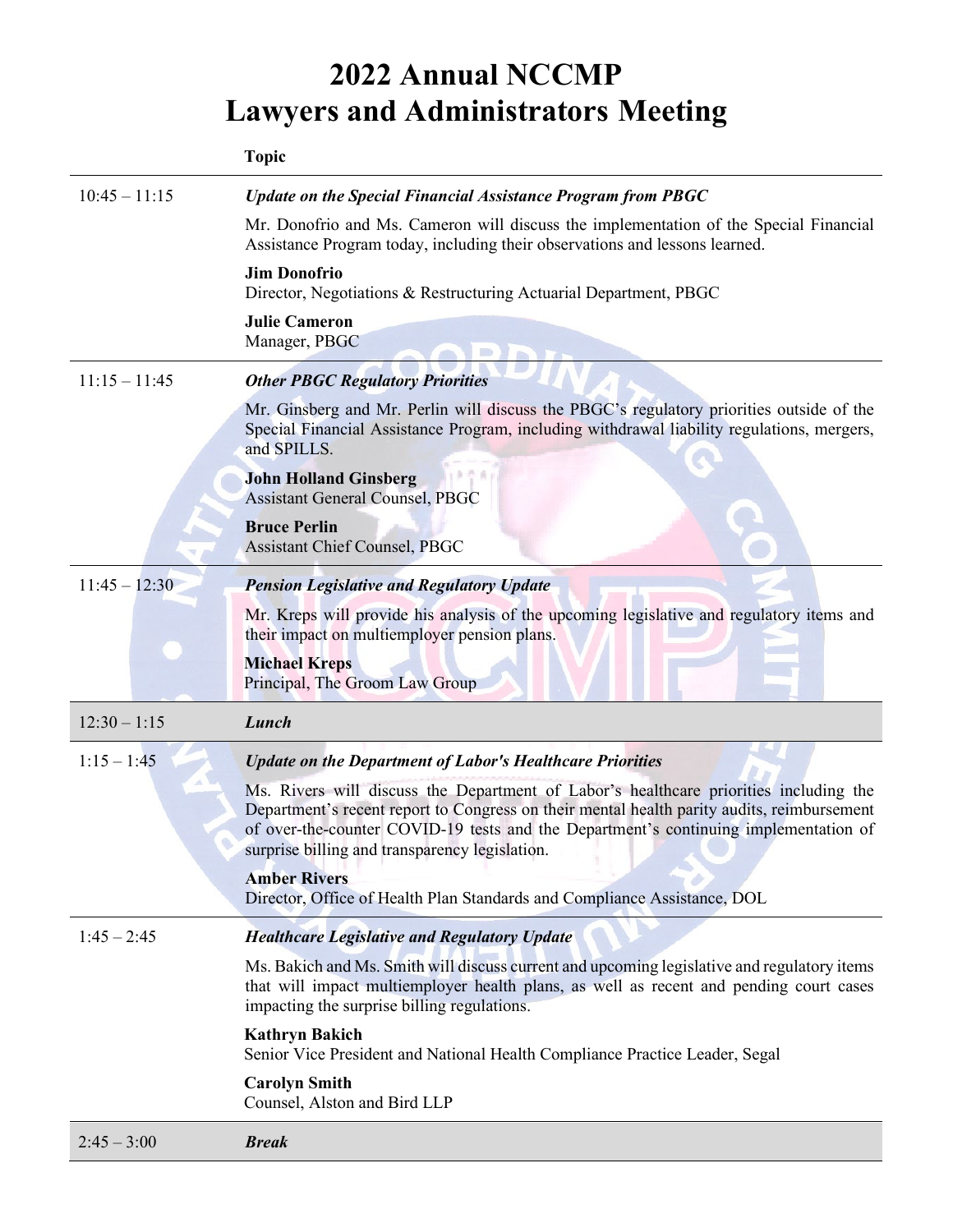|               | <b>Topic</b>                                                                                                                                                                                                                                                                                                                                                                                                                                                                                                                                                                  |
|---------------|-------------------------------------------------------------------------------------------------------------------------------------------------------------------------------------------------------------------------------------------------------------------------------------------------------------------------------------------------------------------------------------------------------------------------------------------------------------------------------------------------------------------------------------------------------------------------------|
| $3:00 - 3:45$ | Strategies and Challenges in Complying with the Mental Health Parity and Addiction<br><b>Equity Act</b>                                                                                                                                                                                                                                                                                                                                                                                                                                                                       |
|               | While multiemployer health plans strongly support Congress and the Administration's focus<br>on ensuring equity in availability and access to mental health services, implementation and<br>compliance have not been without their challenges. This session will discuss strategies used<br>by multiemployer plans to ensure they are in compliance with MHPAEA, as well as some<br>areas where uncertainty still exists and additional guidance would be helpful.                                                                                                            |
|               | <b>Kathryn Bakich</b><br>Senior Vice President and National Health Compliance Practice Leader, Segal                                                                                                                                                                                                                                                                                                                                                                                                                                                                          |
|               | Deepti Loharikar<br>Senior Director, Regulatory Affairs, Association for Behavioral Health and Wellness                                                                                                                                                                                                                                                                                                                                                                                                                                                                       |
| $3:45 - 4:30$ | <b>Understanding Retirement Security Gaps by Race, Ethnicity, and Gender</b>                                                                                                                                                                                                                                                                                                                                                                                                                                                                                                  |
|               | At the end of last year, the ERISA Advisory Council issued a report to Secretary Marty<br>Walsh identifying a number of gaps in retirement security when retirement savings were<br>considered on the basis of race, ethnicity, and gender, as well as making a number of<br>recommendations to address those gaps. Ms. Kyle will discuss the findings of the report, the<br>recommendations, as well as things that multiemployer plans should consider as they<br>consider retirement equity in their own funds.<br><b>Deva Kyle</b><br>Of Counsel, Cohen, Weiss, and Simon |
| $4:30 - 5:00$ | <b>Open Forum</b>                                                                                                                                                                                                                                                                                                                                                                                                                                                                                                                                                             |
|               | This time is set aside for issues you would like the group to discuss, but which did not<br>appear on the formal agenda.                                                                                                                                                                                                                                                                                                                                                                                                                                                      |
|               | <b>Moderator:</b><br><b>Mariah Becker</b><br>Director of Research and Education, NCCMP                                                                                                                                                                                                                                                                                                                                                                                                                                                                                        |
| 5:00          | <b>Closing and Adjournment</b>                                                                                                                                                                                                                                                                                                                                                                                                                                                                                                                                                |
|               | <b>Michael D. Scott</b><br><b>Executive Director, NCCMP</b>                                                                                                                                                                                                                                                                                                                                                                                                                                                                                                                   |
| $5:00 - 7:00$ | <b>Reception</b>                                                                                                                                                                                                                                                                                                                                                                                                                                                                                                                                                              |
|               | Please join us for a cocktail reception immediately following the meeting.                                                                                                                                                                                                                                                                                                                                                                                                                                                                                                    |
|               | <b>First Amendment Lounge, National Press Club</b>                                                                                                                                                                                                                                                                                                                                                                                                                                                                                                                            |

Wifi: NCCMP2022 Password: NCCMP2022

*Conference materials are available at the following link:* 

*<https://nccmp.org/event/2022-lawyers-and-administrators-meeting/>*